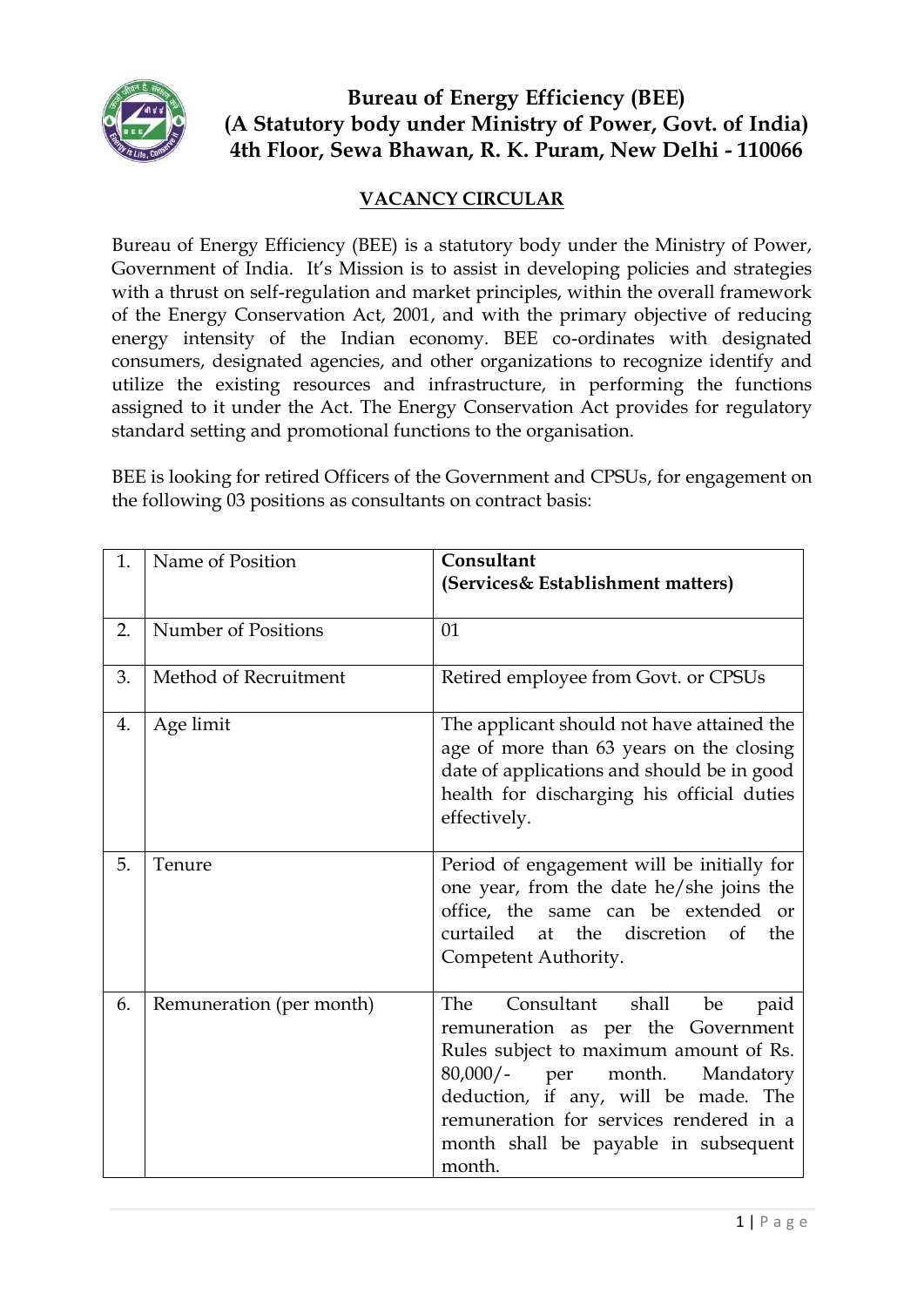| 7.<br>Knowledge/Experience | • Experience of working in Services $\&$<br>Establishment matters<br>in<br>Ministries/Departments of<br>the<br>Government.<br>• Experience of previous working as<br>Deputy Secretary/Director in DoPT or<br>similar organisation for handling<br>Service / Establishment matters for a<br>minimum period of 3 years.<br>• Knowledge/experience of E-Office,<br>MS Office Tools (Word/Power Point/<br>Excel etc.) |
|----------------------------|-------------------------------------------------------------------------------------------------------------------------------------------------------------------------------------------------------------------------------------------------------------------------------------------------------------------------------------------------------------------------------------------------------------------|

| 1. | Name of Position         | Consultant<br>[Procurement<br>(including Budget<br>&<br>Finance)]                                                                                                                                                                                                                                         |  |  |  |
|----|--------------------------|-----------------------------------------------------------------------------------------------------------------------------------------------------------------------------------------------------------------------------------------------------------------------------------------------------------|--|--|--|
| 2. | Number of Positions      | 01                                                                                                                                                                                                                                                                                                        |  |  |  |
| 3. | Method of Recruitment    | Retired employee from Govt. or CPSUs                                                                                                                                                                                                                                                                      |  |  |  |
| 4. | Age limit                | The applicant should not have attained<br>the age of more than 63 years on the<br>closing date of applications and should be<br>in good health for discharging his official<br>duties effectively.                                                                                                        |  |  |  |
| 5. | Tenure                   | Period of engagement will be initially for<br>one year, from the date he/she joins the<br>office, which can be extended or curtailed<br>at the discretion of the Competent<br>Authority.                                                                                                                  |  |  |  |
| 6. | Remuneration (per month) | Consultant<br>shall<br>The<br>be<br>paid<br>remuneration as per the Government<br>Rules subject to maximum amount of Rs.<br>$80,000/-$<br>month.<br>Mandatory<br>per<br>deduction, if any, will be made. The<br>remuneration for services rendered in a<br>month shall be payable in subsequent<br>month. |  |  |  |
| 7. | Experience               | <sub>of</sub><br>Experience<br>working<br>the<br>in                                                                                                                                                                                                                                                       |  |  |  |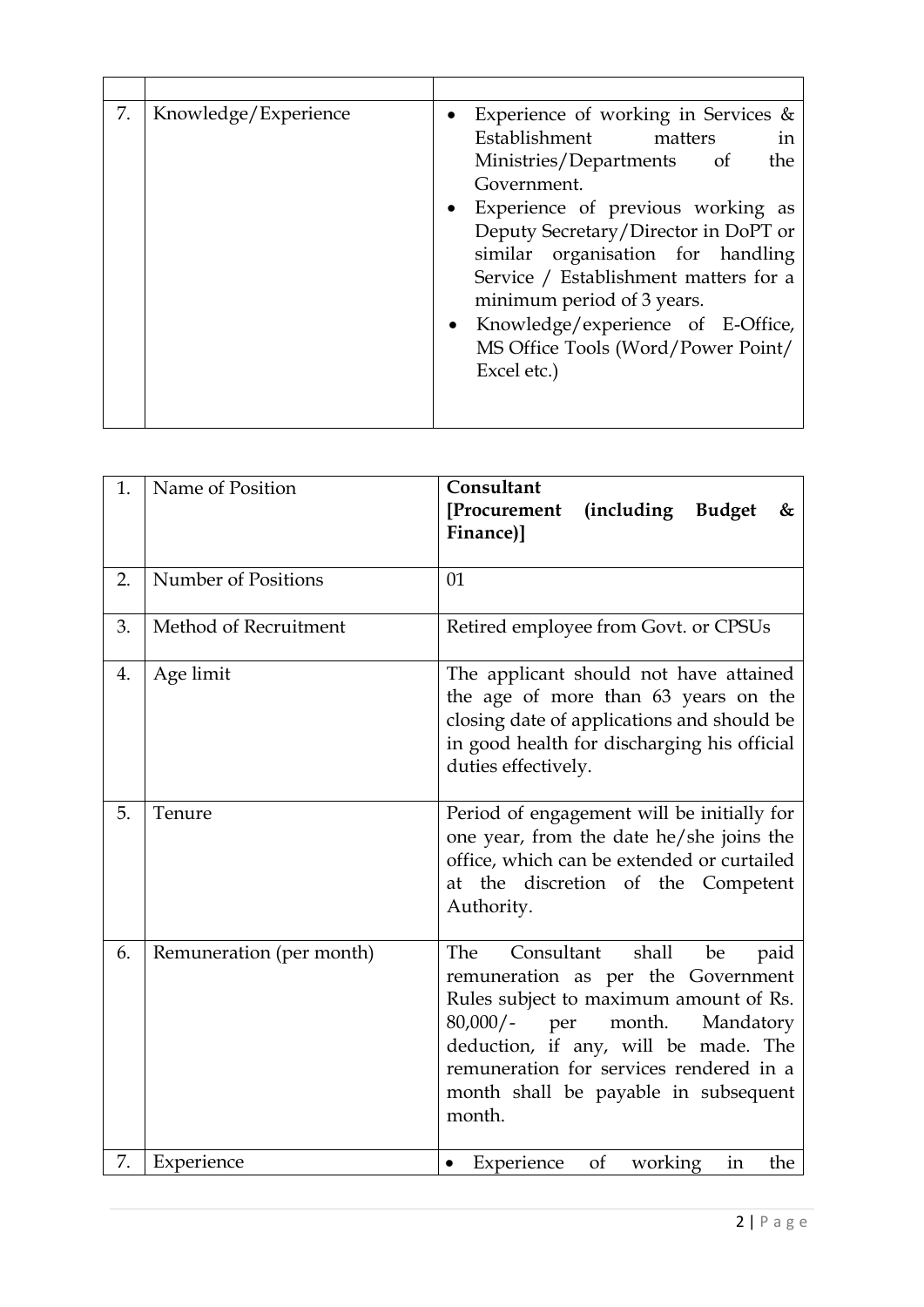|  |                              | Procurement area including Budget &  |  |
|--|------------------------------|--------------------------------------|--|
|  |                              | Finance in Ministries/Departments of |  |
|  | Government or CPSUs.         |                                      |  |
|  | Experience in e-procurement. |                                      |  |
|  |                              | Experience as<br>Deputy              |  |
|  |                              | Secretary/Under Secretary in the     |  |
|  |                              | Ministry/Deptt.or equivalent thereof |  |
|  |                              | in the CPSUs. in matters related to  |  |
|  |                              | Procurement including budget &       |  |
|  |                              | finance for a minimum period of 3    |  |
|  |                              | years                                |  |
|  |                              | • Knowledge/experience of E-Office,  |  |
|  |                              | MS Office Tools (Word/Power Point/   |  |
|  |                              | Excel etc.)                          |  |

| 1. | Name of Position         | Consultant<br>(Hindi-Rajbhasha)                                                                                                                                                                                                                                                                           |  |  |  |  |
|----|--------------------------|-----------------------------------------------------------------------------------------------------------------------------------------------------------------------------------------------------------------------------------------------------------------------------------------------------------|--|--|--|--|
| 2. | Number of Positions      | 01                                                                                                                                                                                                                                                                                                        |  |  |  |  |
| 3. | Method of Recruitment    | Retired employee from Govt. or CPSUs                                                                                                                                                                                                                                                                      |  |  |  |  |
| 4. | Age limit                | The applicant should not have attained<br>the age of more than 63 years on the<br>closing date of applications and should<br>be in good health for discharging his<br>official duties effectively.                                                                                                        |  |  |  |  |
| 5. | Tenure                   | Period of engagement will be initially for<br>one year, from the date he/she joins the<br>office, the same can be extended or<br>curtailed<br>the<br>discretion of<br>the<br>at<br>Competent Authority.                                                                                                   |  |  |  |  |
| 6. | Remuneration (per month) | Consultant<br>shall<br>The<br>be<br>paid<br>remuneration as per the Government<br>Rules subject to maximum amount of Rs.<br>$80,000/-$<br>month.<br>Mandatory<br>per<br>deduction, if any, will be made. The<br>remuneration for services rendered in a<br>month shall be payable in subsequent<br>month. |  |  |  |  |
| 7. | Knowledge/Experience     | Experience in preparation of reports<br>sent to various<br>agencies,<br>be<br>to<br>implementation of official language                                                                                                                                                                                   |  |  |  |  |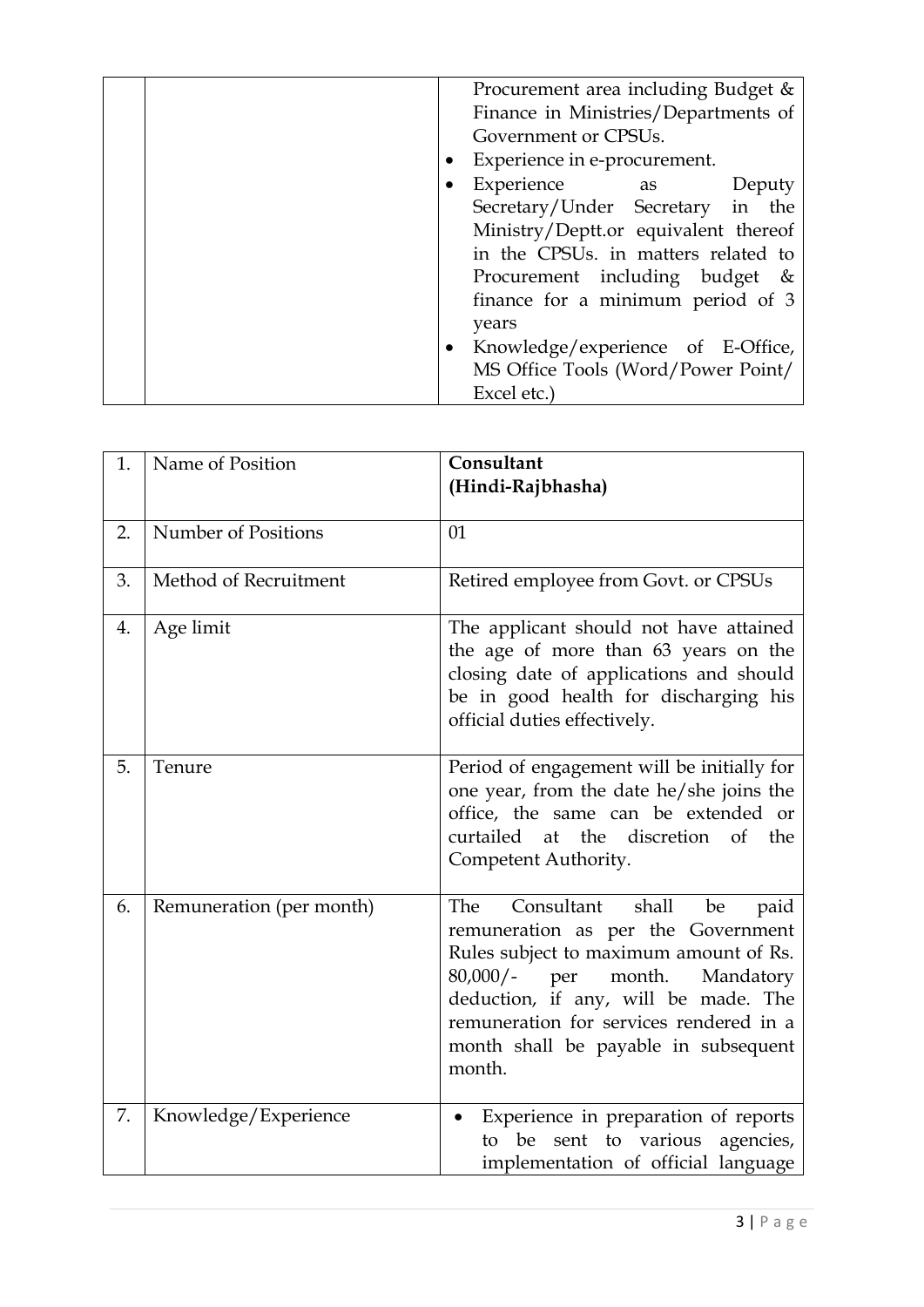|  | policies as per Govt of India's<br>instructions, terminological work,<br>translation work from English to<br>Hindi or vice-versa, in Ministries/<br>Departments of the Government or<br><b>CPSU<sub>s</sub></b><br>• Experience of previous working as<br>Deputy Secretary/ Under Secretary<br>in Ministry/Depttt. or equivalent<br>thereof in CPSUs handling matters of<br>Official Language (Rajbhasha) for a<br>minimum period of 3 years.<br>Knowledge/experience of E-Office,<br>MS Office Tools (Word/Power<br>Point/Excel etc.) |
|--|----------------------------------------------------------------------------------------------------------------------------------------------------------------------------------------------------------------------------------------------------------------------------------------------------------------------------------------------------------------------------------------------------------------------------------------------------------------------------------------------------------------------------------------|
|--|----------------------------------------------------------------------------------------------------------------------------------------------------------------------------------------------------------------------------------------------------------------------------------------------------------------------------------------------------------------------------------------------------------------------------------------------------------------------------------------------------------------------------------------|

**Submission of the application:** The interested applicants may forward their curriculum vitae as per format in **Annexure-I** along with 2 passport size photographs and copies of experience certificates, PPO and other documents in support of their candidature to "The Secretary, Bureau of Energy Efficiency, 4<sup>th</sup> Floor, Sewa Bhawan, R.K. Puram, Sector-I, New Delhi 110066".

## **Last Date for submission of Application is 21.2.22.**

The competent authority in the Bureau reserves the right to relax the eligibility and other criteria in case of exceptionally outstanding candidates.

**Secretary** Date:31.1.22 Bureau of Energy Efficiency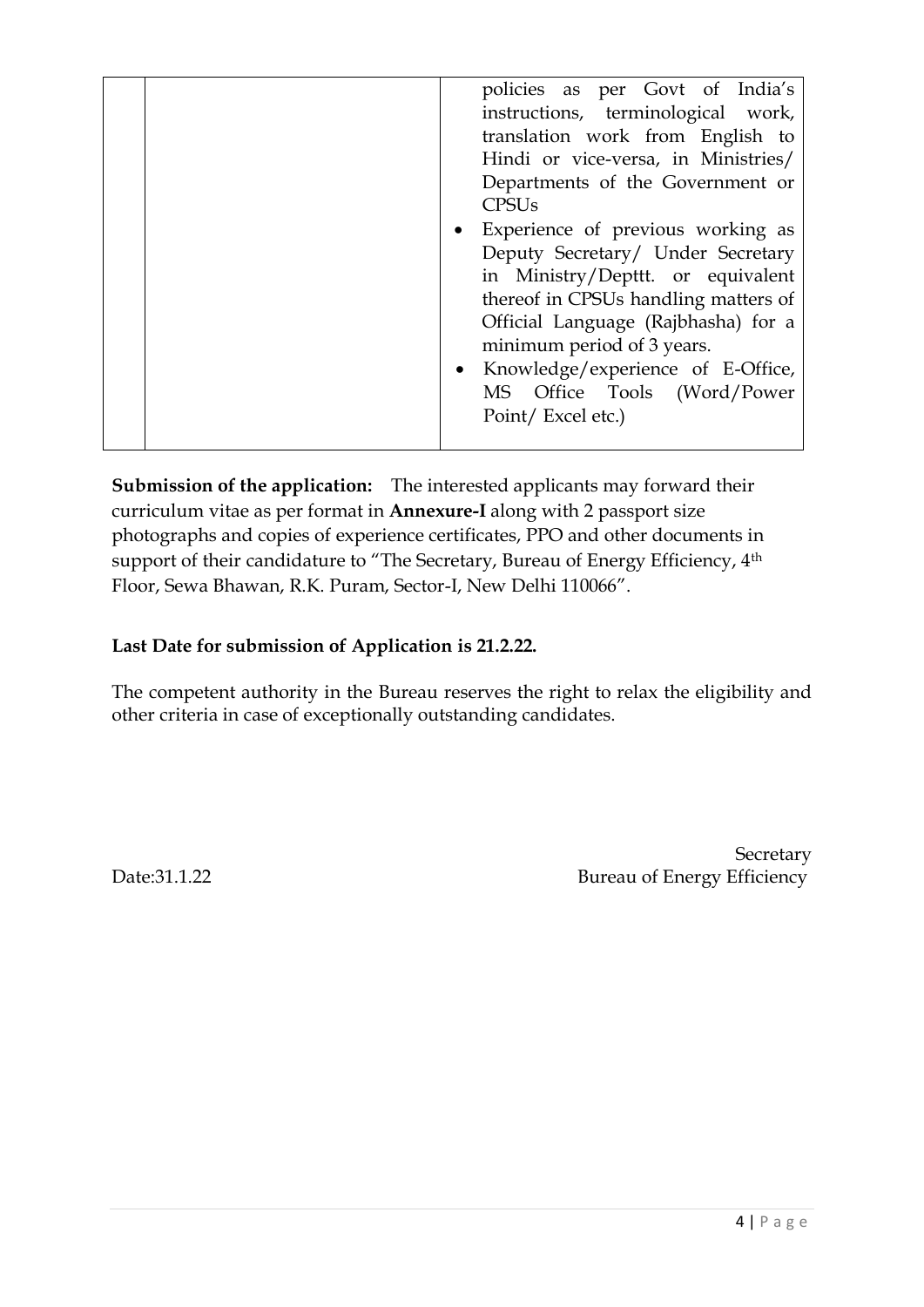### **Annexure I**

#### **CURRICULUM VITAE PERFORMA**

| 1.  | Name and Address<br>(in Block<br>Letters)                                                                                                            |                  |    |       |                               |                                 |  |
|-----|------------------------------------------------------------------------------------------------------------------------------------------------------|------------------|----|-------|-------------------------------|---------------------------------|--|
| 2.  | Date of Birth (in Christian era)                                                                                                                     |                  |    |       |                               |                                 |  |
| 3.  | Email                                                                                                                                                |                  |    |       |                               |                                 |  |
| 4.  | Mobile No.                                                                                                                                           |                  |    |       |                               |                                 |  |
| 5.  | <b>Residential Address</b>                                                                                                                           |                  |    |       |                               |                                 |  |
| 6.  | <b>Educational Qualifications</b>                                                                                                                    |                  |    |       |                               |                                 |  |
| 7.  | Date of Superannuation/<br>Retirement                                                                                                                |                  |    |       |                               |                                 |  |
| 8.  | Age as on closing date<br>(YY/MM)                                                                                                                    |                  |    |       |                               |                                 |  |
| 9.  | PPO No. (Enclose copy)                                                                                                                               |                  |    |       |                               |                                 |  |
| 10. | Post held at the time of retirement                                                                                                                  |                  |    |       |                               |                                 |  |
| 11. | Organization currently working, if<br>any                                                                                                            |                  |    |       |                               |                                 |  |
| 12. | Organization Superannuated from                                                                                                                      |                  |    |       |                               |                                 |  |
| 13. | Details of Departmental exam<br>qualified, if any                                                                                                    |                  |    |       |                               |                                 |  |
| 14. | Details of Employment, in chronological order. Enclose a separate sheet duly authenticated by<br>your signature, if the space below is insufficient. |                  |    |       |                               |                                 |  |
|     | Post held From<br>Office/Institution                                                                                                                 |                  |    | $T$ o | Scale of Pay<br>and Basic Pay | Nature of duties<br>(in detail) |  |
|     |                                                                                                                                                      |                  |    |       |                               |                                 |  |
|     |                                                                                                                                                      |                  |    |       |                               |                                 |  |
|     |                                                                                                                                                      |                  |    |       |                               |                                 |  |
|     |                                                                                                                                                      |                  |    |       |                               |                                 |  |
|     |                                                                                                                                                      |                  |    |       |                               |                                 |  |
| 15. | Knowledge/experience<br>Office Tools (Word/Power Point/<br>Excel etc.)                                                                               | $_{\mathrm{of}}$ | MS |       |                               |                                 |  |